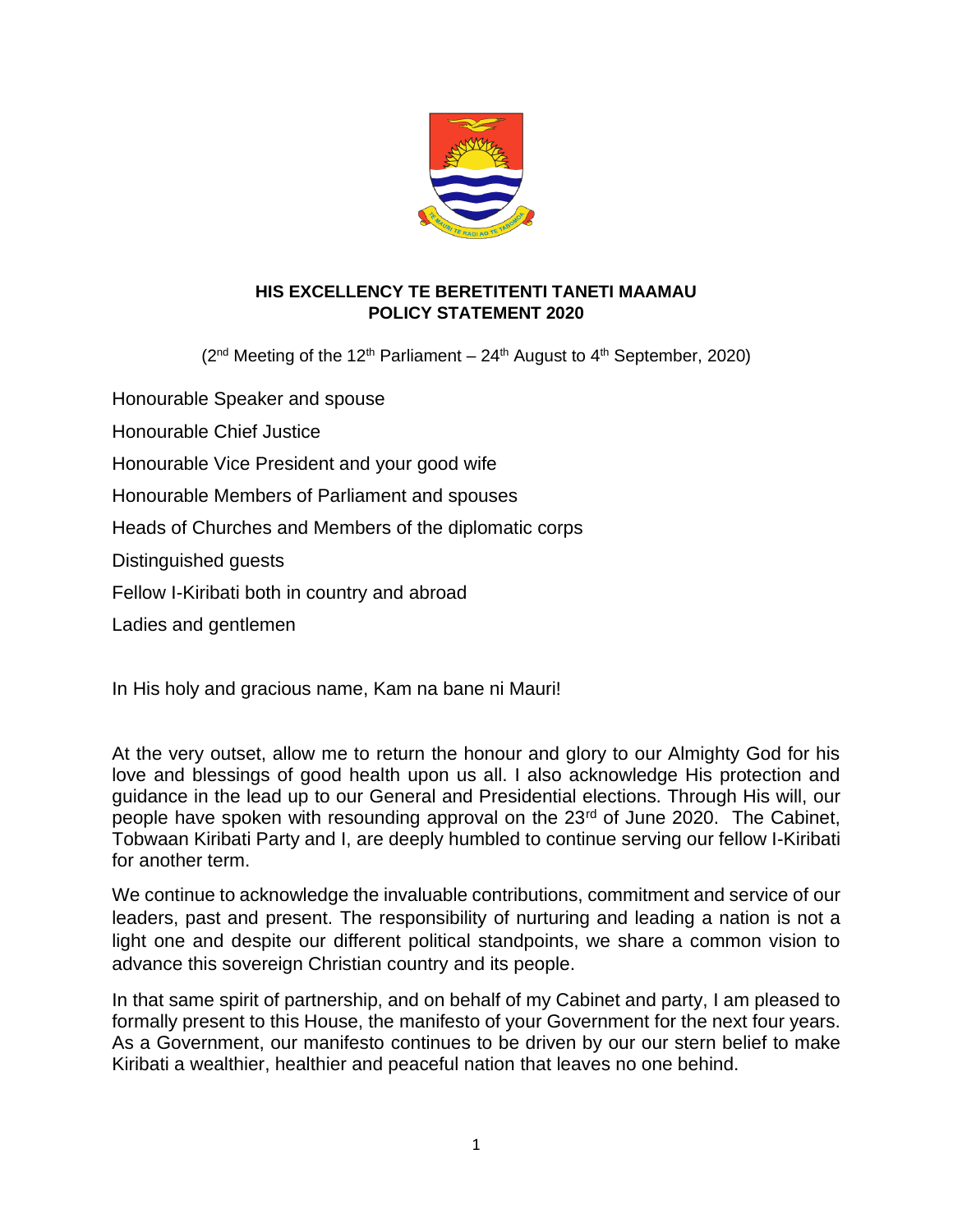This recent manifesto reflects our new standing commitments to the people for this term as well as the remaining few pledges from the last term that are accordingly and gradually progressed. These commitments are aligned to the ultimate goal of our Kiribati Vision 20.

Our KV20 recognises our unique opportunities to grow our economy from our natural, human and cultural capitals through sustainable practices and investments that would benefit the present generation and not jeopardise the access of our future I-Kiribati generations to these resources nor will it compromise their future aspirations. This is the approach that we commit to implement as we leap together into the next four years. Our motinnano as the pathway to our vision includes:

## **OUR FAITH IN GOD TO LEAD US AS WE SERVE AND DELIVER IN GOOD GOVERNANCE**

Being a country of devout Christians, our leaders exemplify principles founded on their faith in God and are therefore courteous, loving and harmonious in their service. Our Constitution, our deeply rooted value of respecting one another and our communal ways of living and working together has allowed our people to enjoy political stability and our democracy to flourish.

Government is determined to stamp out corruption due to the disproportional impact it has on our shared resources. To address this important priority, Government created and strengthened institutions to deal with corruption: Leadership Commission to hold people in leadership positions to account and the Public Service Office for all civil servants. At the regional level, Teiniwa Vision endorsed by Pacific Leaders at the inaugural anticorruption meeting for Pacific Leaders held in February this year in Tarawa, will generate regional initiatives to address corruption but also serves as our national point of reference for this issue.

As such, Government will continue to review and update relevant legislations, as appropriate, to account for emerging issues related to corruption. The Leadership Commission will receive additional institutional strengthening and the Kiribati Police Services' capacity to maintain peace and security will be ehanced. Government will also initiate a legal sector reform and increase the number of parliamentary seats for Betio and South Tarawa constituencies.

## **A SUSTAINABLE ECONOMY FOR EQUITABLE DISTRIBUTION OF WEALTH**

Kiribati has a limited resource base and it is therefore critical that Government harnesses its resources in the most sustainable manner so that maximum output is attained without compromising the availability of these resources to future generations. Government will work to promote equitable distribution of wealth for the generation of today and tomorrow attained from our marine and land resources, fisheries, agriculture and tourism, to name a few.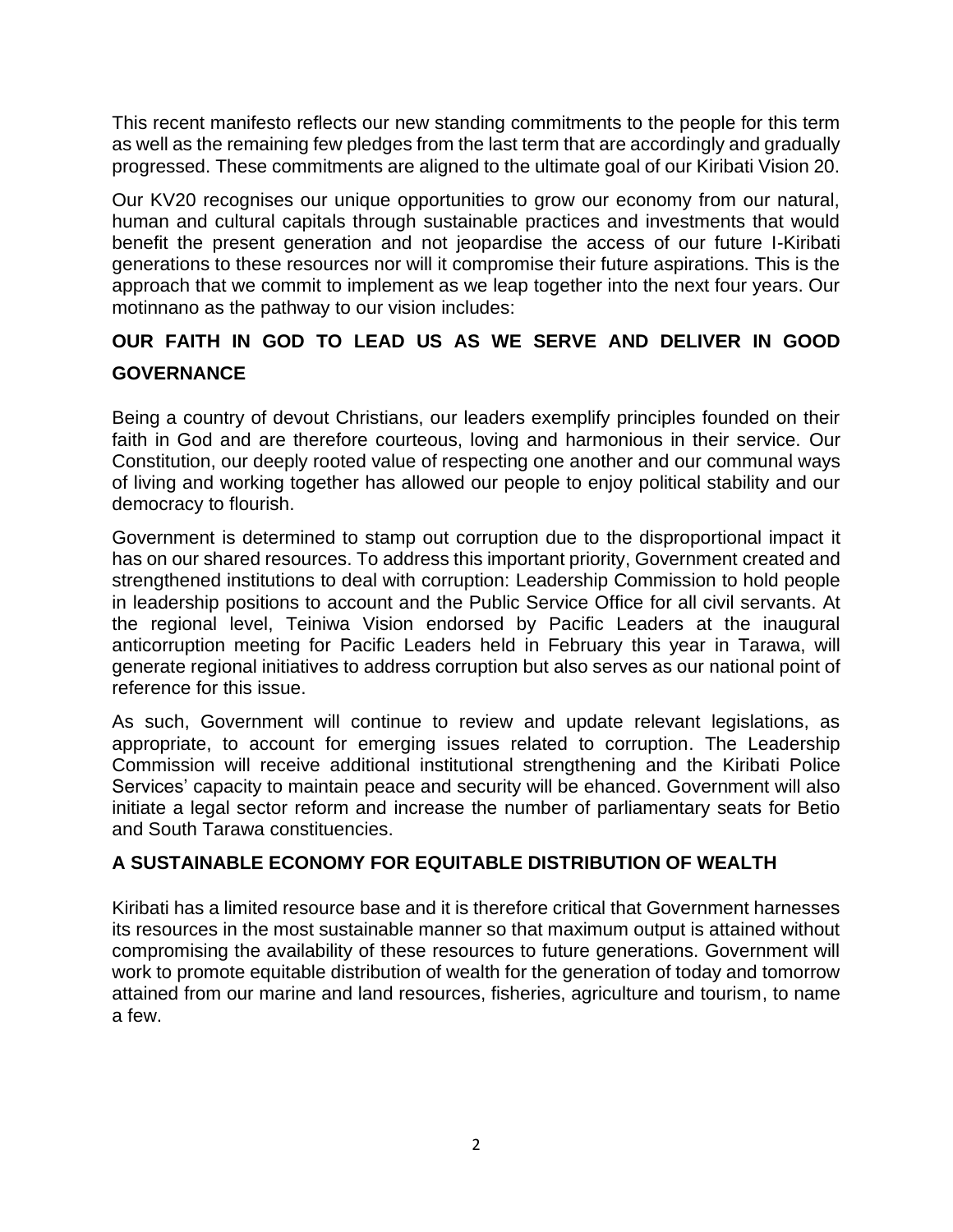## **Our Nautural Resources**

To achieve the above, Government will promote direct foreign investment especially in fisheries and tourism through the development of an investment-friendly tax regime and business environment. A tax-free zone will be established in the Line and Phoneix islands to attract foreign investment particularly tourism-related developments.

Further, Government will diversity its revenue base through the production, marketing and trade/export of goods derived from our local resources. This diversification will create job opportunities for locals alleviating the high unemployment rate, enhance inter-island trade through increased consumption of local produce and decrease dependence on imported food that contributes to the prevalence of non-communicable diseases.

Also noting Kiribati's airspace rights, Government will progress work to conclude the transfer of the management of our airspace through a regional approach with the view to increase economic benefits from this source but also improve efficiency and safety for uses of our airspace; and that Government will also develop its land in Fiji.

#### **Fisheries**

Kiribati is blessed with an extensive Exclusive Economic Zone, one of the biggest in the world. Fisheries has been the mainstay of our economy contributing over 70% of Government's annual revenue. When I delivered our policy statement 4 years ago, I alluded to our shared responsibility as custodians of our vast ocean and its rich marine resources including our fisheries.

This term, we will invest in increasing our participation in the harvesting and marketing of our fish and fishery products and engage in other value-added activities. To achieve this, Government will strengthen coastal and artisanal fisheries through appropriate incentive schemes; provide Small Medium Enterprise loans and reducing import tariffs on fishing gears, equipment and products; construct ice-plants on islets and islands as appropriate; provide boat for communities or wards yet to receive their share: and encouraging those engaged in the local fishing industry to learn and adopt modern fishing methods and technologies used around the world.

Government will continue to enhance the benefits derived from coastal fisheries. To this end, Government is committed to carrying out feasibility studies to develop its octopus and diamondback squid fishery; establish nurseries for pet fish and clams for ornamental purposes; and expand aquaculture and mariculture activities which target high-value fish and marine species for revenue-generation.

Similarly, Government seeks to maximize our share in fisheries revenues by exploring other options beyond the meagre revenue from fishing licenses. Options to be considered include buying shares in major tuna processing companies and engaging in bunkering services.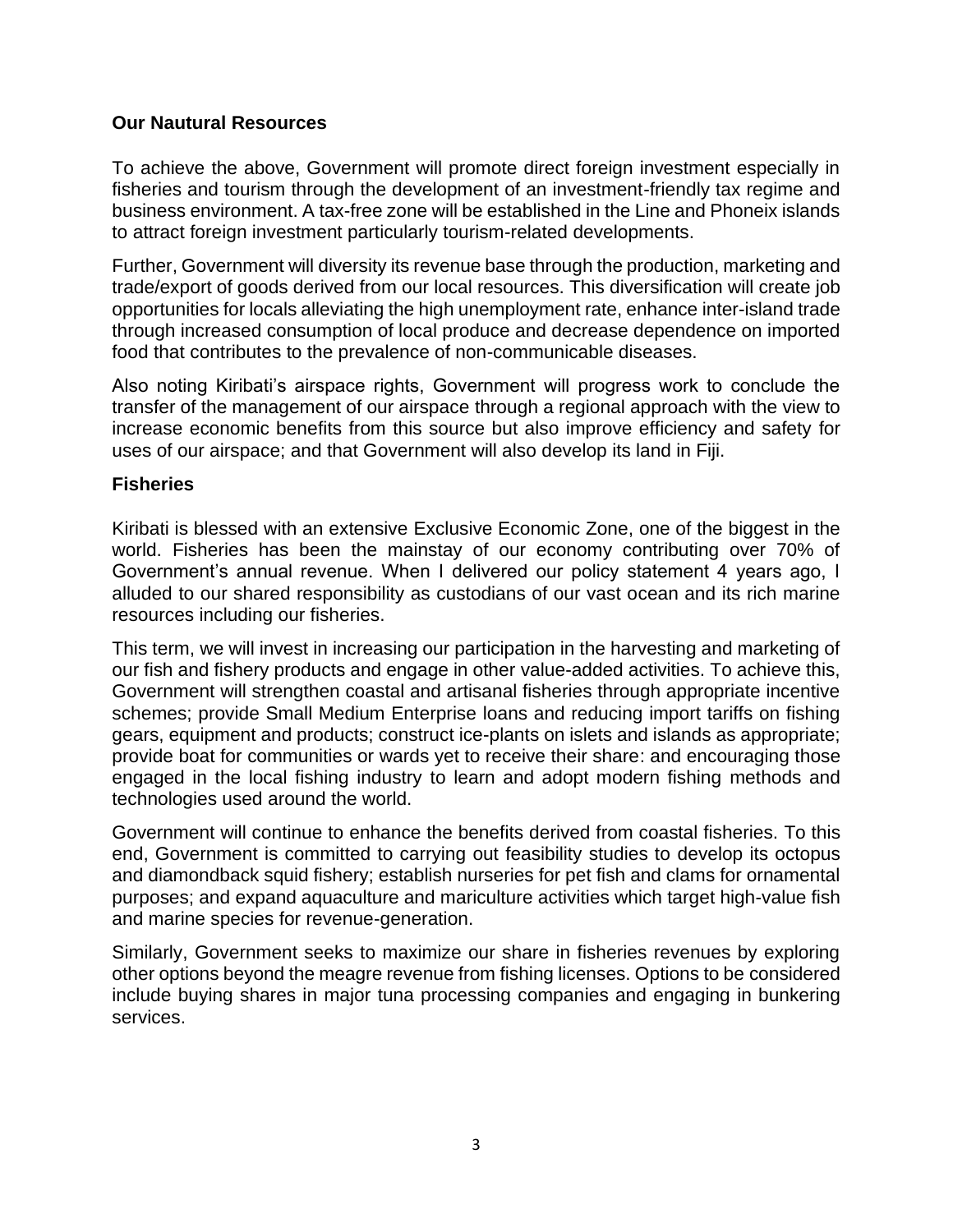## **Tourism**

Government acknowledges that each island has its own unique cultural and traditional appeal that could serve as attractions for tourists. Matched with our hospitable and courteous Kiribati ways, these serve as our competitive advantage in the tourism sector.

I am therefore pleased to share that Government in its effort to grow the tourism industry will establish tourism zones in both the Linnix and Gilbert groups and develop sustainable ecotourism opportunities. Kanton and selected islands in the Linnix group, including Tabuaeran and Teraina would be designated and reserved for high-end niche tourism market

Rallying interest to invest in the said regions would require assurance of continued high tourist flows and Government will put in place business-friendly strategies and infrastructure that support tourism including group tours.

## **Agriculture**

I wish to further assert the importance of our natural resources in terms of our land-based resources particularly our agriculture for the health and sustenance of our people. A thriving agriculture will provide fresh produce (fruits and vegetables) that is nutritious and likely to increase youths' consumption of our local produce. A well-developed agricultural industry also contributes to the food security of our people and as an alternative source of income.

Noting the above, Government will promote production of selected root crops, vegetables and livestock in selected islands to reduce dependence on overseas imports and enhance inter-island trade which also increases our resilience when food shortages are experienced. To foster agricultural and livestock development, lands for farm use would be provided; climate-resilient crops and farming methods would also be promoted, and that Government will facilitate livestock development on outer islands through training and provision of stocks.

At the same time, Government will establish aggregation centres for markets and agronomy research centres. Coconut replanting schemes will be promoted along with the diversification of the coconut industry to increase the return on investment from this sector. In improving the coconut industry, Government notes its critical role to facilitate the access and provision of tools to support production of value-added products.

# **IMPROVING INFRASTRUCTURE TO SUPPORT THE ECONOMIC DEVELOPMENT**

## **OF OUTER ISLANDS**

Our islands are scattered over an ocean of 3.5 sq km. This is both a communication and transportation hurdle for our development as a country and a people hence Government sees the critical need to develop the necessary infrastructure and services on the outer islands that is proportional to those available in urban areas in Kiribati. This will foster their economic growth and maximize their economic potentials ehanced through trade between the islands which will increase revenue for these islands.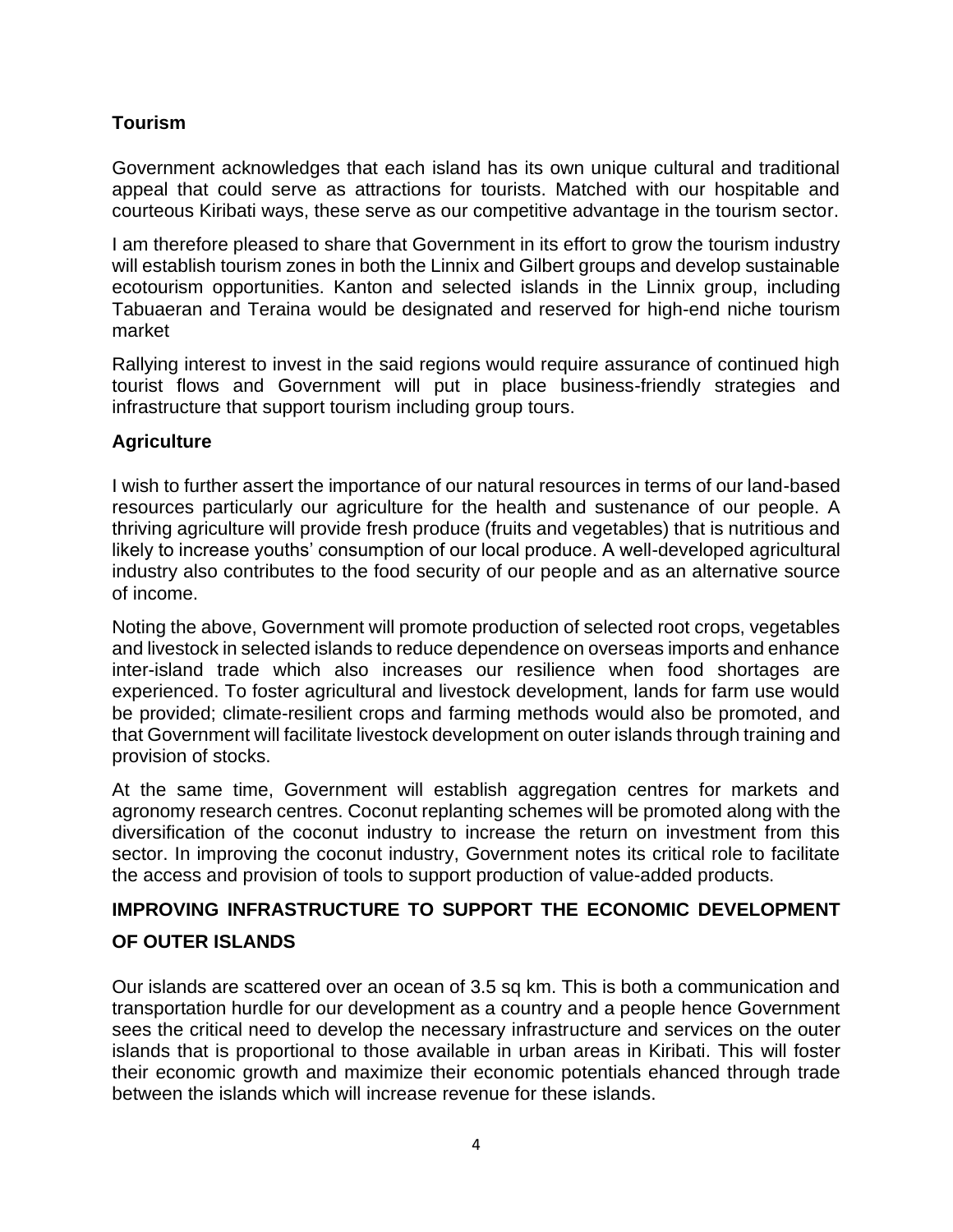#### **Infrastructure**

This is an ongoing exercise for Government which commenced in the last term and which I am pleased to share would continue this new term. This includes enhancing ICT and transport services within Kiribati and with the outside world; establishing and improving wharfs/jetties, ramps and boat channels for domestic travel and cargo shipments; tar sealing roads on outer islands and in areas where needed; improving runways and terminals as appropriate; construction of seawalls where needed; and developing Betio and Kiritimati to be transshipment hubs.

To reduce cargo shortages on outer islands, Government will establish a commercial hub for cargo and food supplies in the far-flung Southern Islands and increase the capacity of the local shipping industry for the movement of people and goods within and between the Gilbert and Linnix groups.

Another critical infrastructure for domestic households relates to water, sanitation and hygiene. In that vein, all households will be equipped with a water tank and proper toilet. This will also alleviate preventable illnesses related to poor water, sanitation and hygiene conditions.

## **Strengthening Outer Island Economies**

I take this opportunity to make special recognition and convey our appreciation for the dedicated service offered in the last term by local government entities who play a critical role in complementing the central Government's delivery of public services to their respective peoples. This is an invaluable partnership for Government and that we commit to continue to enhance this strategic and genuine partnership to newer heights for the betterment of our peoples. I sincerely thank you for the great partnership and your Government offers its best wishes to you all in your upcoming council elections.

Moving forward this partnership, Government takes pleasure in improving existing or introducing new initiatives such as increasing the price of copra to \$4 per kilogram and copra cutters to be members of and benefit from the national provident fund; increasing the price of local thatch to \$3 per thatch; and infrastructure development, including sport facilities as required.

#### **Funding and Resourcing**

Funding and resourcing of Te Motinnano is pivotal to the achievement and realization of the commitments it contains for the people. Government is strongly committed to exploring ways of diversifying its revenue base and mobilizing resources to fund its operations and its Motinnano so that our progress remains on track for the achievement of our vision of a wealthier, healthier and peaceful nation by 2036.

In addition to the ongoing work to resource Te Motinnano, Government has formulated and endorsed a fiscal strategy for the appropriate and sustainable drawdown of the Revenue Equalisation and Reserve Fund (RERF) for development projects. I am pleased to inform you all that the value of the RERF remains above one billion (\$1billion).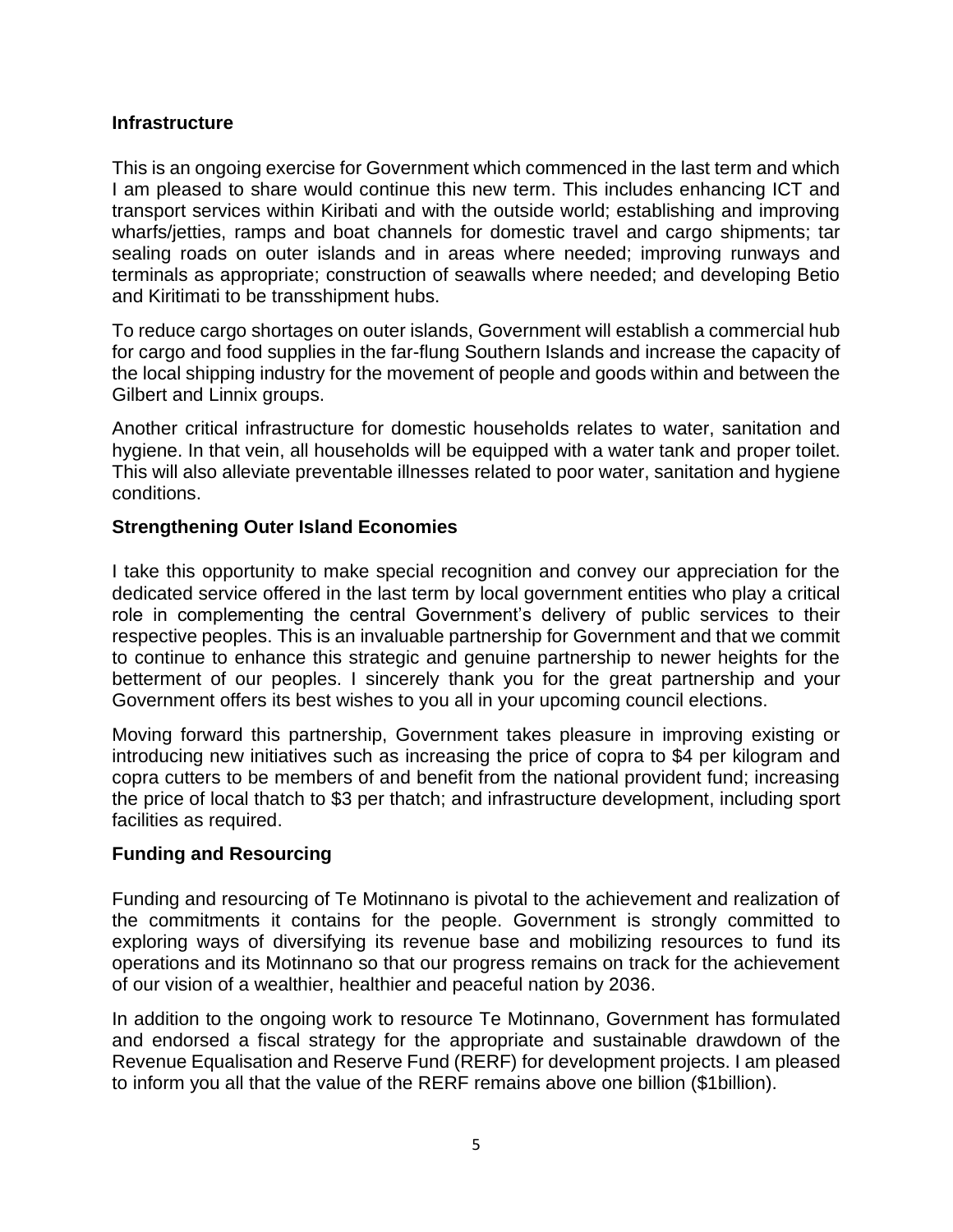Government will also invest in entrepreneurship for youth and women through increasing opportunities for youth who did not complete formal education to become marketable; introduce loans for women and youth for business start-ups; improve banking services through e-banking, ATM and EFTPOS; and introducing more commercial banks that would improve provision of banking services to outer island populations.

Additionally, Government will improve the loan interest of the Development Bank of Kiribati for housing, fisheries, agriculture and tourism to 5%. It will also improve VAT for businesses by reducing interest. The income tax threshold will also be increased from \$5,000 to \$7,500 per annum.

## **CLIMATE CHANGE**

Climate change is a cross-cutting issue that impacts the security of our islands and people. It also has implications on our culture and traditions as well as livelihoods. Government launched its legislative framework and policies on disaster risk management and climate change this past term to strengthen the adaptive capacity and resilience of our islands and people as well as our desire to continue to live in Kiribati. As a global issue, Government also takes a strategic approach in strengthening its access to global climate finance to support the implementation of climate-related commitments.

## **ENHANCING COOPERATION WITH PRIVATE SECTOR, NON-GOVERNMENT ORGANISATIONS AND CIVIL SOCIETY ORGANISATIONS**

Government has commenced coordination with the private sector, NGOs and CSOs, including church groups and local communities, to accommodate their needs and improve livelihoods as a means to achieve peace and prosperity. We are grateful for the cooperation and partnership that we have established in our joint efforts for development.

## **Enhancing partnerships with the private sector and NGOs**

Government is committed to work with the private sector and NGOs, through a range of development initiatives to enhance partnership and economic growth. This will include, as necessary, providing targeted support for private sector and NGOs, legislative and policy reform and improved coordination with local business owners to improve the tourism sector.

Government is committed to support these initiatives by establishing a corporate body that will facilitate efforts to increase and enhance the private sector for small and medium enterprises.

#### **Social Welfare and Protection**

In efforts to improve social welfare and conditions, unemployment benefits would be provided to all unemployed citizens aged 18-59 in the amount of \$50 per month and bound for casual engagements in Government projects/programmes as decided from time to time. An elderly allowance of \$100 per fortnight would be provided for all citizens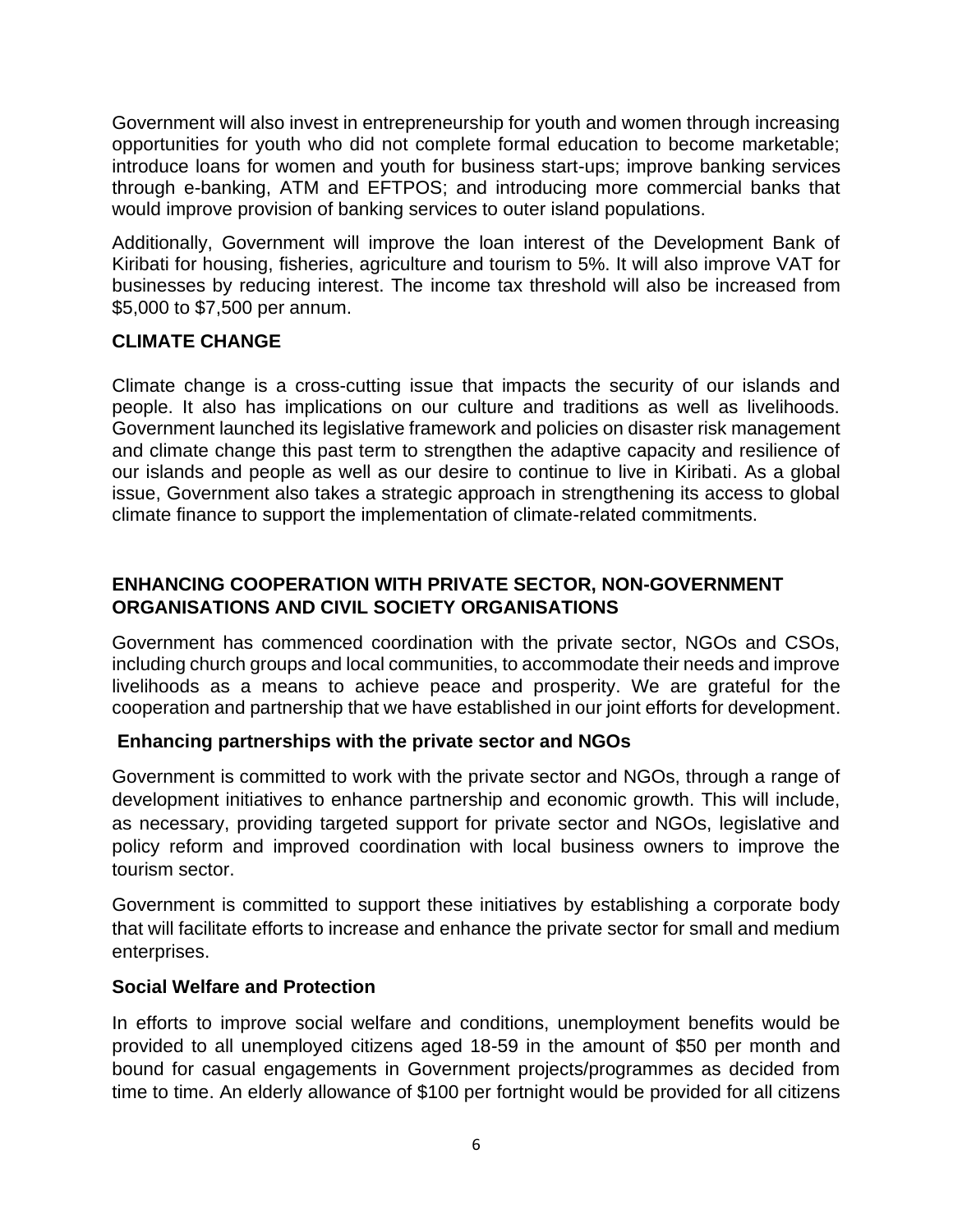aged 60 and over. These benefits and grants would be disbursed after the appropriation of the Government budget for 2020, and would be provisioned beginning 1 January 2020. Accordingly, this will include a 'back-pay' to cover funds owing from 1 January 2020.

People with disabilities will receive \$30 per month on top of current benefits. This would also be disbursed this year 2020, and disabled citizens would remain recipients, even after turning 60 years and being eligible for elderly allowance. Transportation for disabled citizens and women umbrella-organizations would also be provided

In the case of children under the age of 18 whose parents are deceased, who would otherwise normally provide them with support, Government will also support them through a special welfare grant for children, in the amount of \$50 per month. This also includes infants under the age of 5 who will also receive \$50 per month. In addition, there will also be financial support for youths who are enrolled in vocational institutions which they may earn through part-time work.

Government acknowledges the role of our Churches as fundamental in supporting our efforts to cater for the needs of our people and to promote peace and security. To that end, I am pleased to announce that we will be increasing our support funds to Church Groups to \$1.5 million per year. Accordingly, we will also increase our support to theological and divinity colleges established by our Churches to \$70, 000 per year, noting their paramount role to nurture God-loving and peaceful communities.

Government also acknowledges the role our employees, not only in the public service, but also in the private sector, our local councils, church organisations, including our seafarers and fisheries observers. The combination of the services provided by all these personnel are critical for Government to achieve its development objectives for the people of Kiribati. I am pleased to announce that the annual leave grant to public service officials will increase to \$3000 per year and the retirement age will now be 60 years. A monthly housing allowance of \$100 would also be provided to all public service officials who do not reside in Government housing.

A leave grant of \$3000 would also be paid to all employees of VAT registered businesses, Government joint-venture enterprises and State-owned enterprises, local council workers (including special constables), church organizations, and all seafarers and observers. There will also be a 30% increase to the salaries of local council staff and pre-school teachers.

## **Youth and Sports**

We are all blessed with individual skills and talents, in various forms, by our God-almighty. As a Government, it is our role to assist and support the nurturing and development of these skills and talents, and we are presently focusing on sports. As part of our Motinnano, we will focus on initiatives such as: increasing employment opportunities for sports and establishing a national sports institute; promotion of local competitions within each island and between islands; building of training facilities; increasing sports facilities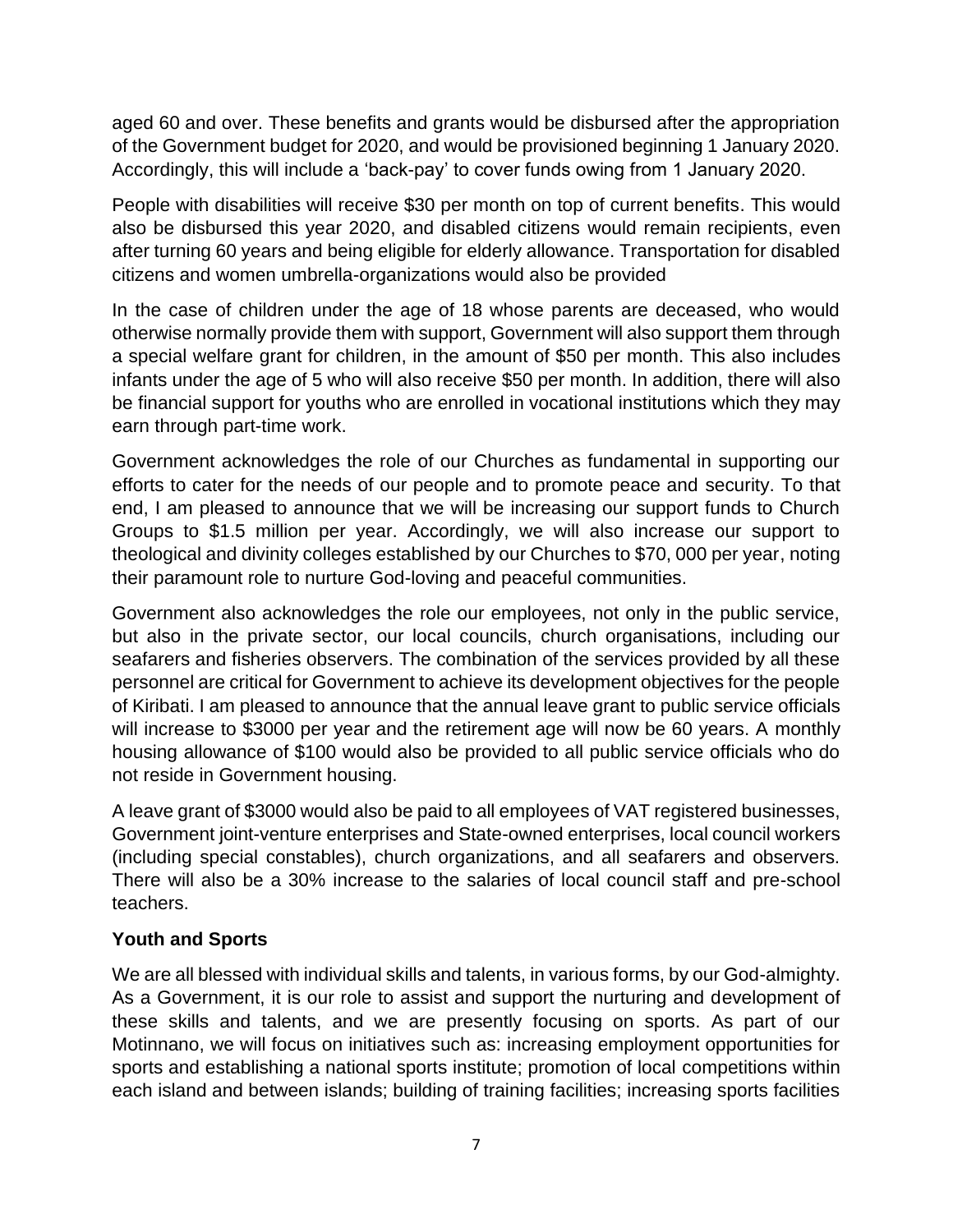for our local communities; and enhancing incentives for those who represent Kiribati and win awards and medals at regional and international competitions.

## **ENHANCING GOVERNMENT SERVICES FOR THE PEOPLE**

Government will continue its responsibility and services to its people, by improving our Health and Medical Services, our Education, improving land lease agreements, improving the conditions of our infrastructure, enhancing our foreign relations and forging strategic partnerships, and developing opportunities for economic growth for the Line and Phoenix Islands.

## **Health and medical services**

For the health and medical services sector, Government will continue to prioritise the health and well-being of all I-Kiribati with a focus on prevention and so as addressing population growth. Government recognises its people as its greatest assets and are therefore worthy of its investment to secure their healh and wellbeing.

While the onset of the global COVID-19 pandemic continues to affect many countries around the world, Kiribati remains free from the ravages of this deadly virus, and this has been made possible by the dedication and diligence of all public servants across the Government, in particular our Health and Medical Service officials, our development partners, all I-Kiribati and the public at large, in our joint efforts to work together and collaborate, to keep Kiribati and I-Kiribati safe.

Madam Speaker, may I kindly request Parliament to join me in recognizing this achievement with a round of applause.

In line with our policy objectives to improve the health and well-being of all I-Kiribati, Government is planning to increase the coverage of our health and medical services by building and establishing new well-equipped hospitals and health facilities across Kiribati. Clinics will be established in all secondary schools, theological schools, and elsewhere across the country, where it is deemed necessary. Initiatives will be implemented to support the establishment of private-sector facilities, which offer paid private health and medical services, as a means to broaden and expand the coverage and availability of services. In such cases, Government will also consider providing funds to all I-Kiribati to access these private services. In addition, promotion and awareness of the use of traditional medicine will be enhanced.

Government is committed to the establishment of a centre for health care, to convert local clinics to permanent structures for sustainability, improving medical referral services to Tarawa and internationally, establishing a national medical diagnostic network through enhanced partnerships, and the sustainable provision of and maintaining the quality of medical supplies. Efforts will also commit to provide well trained nurses and doctors to rural areas and all islands of Kiribati, and lastly to improve allowances for nurses and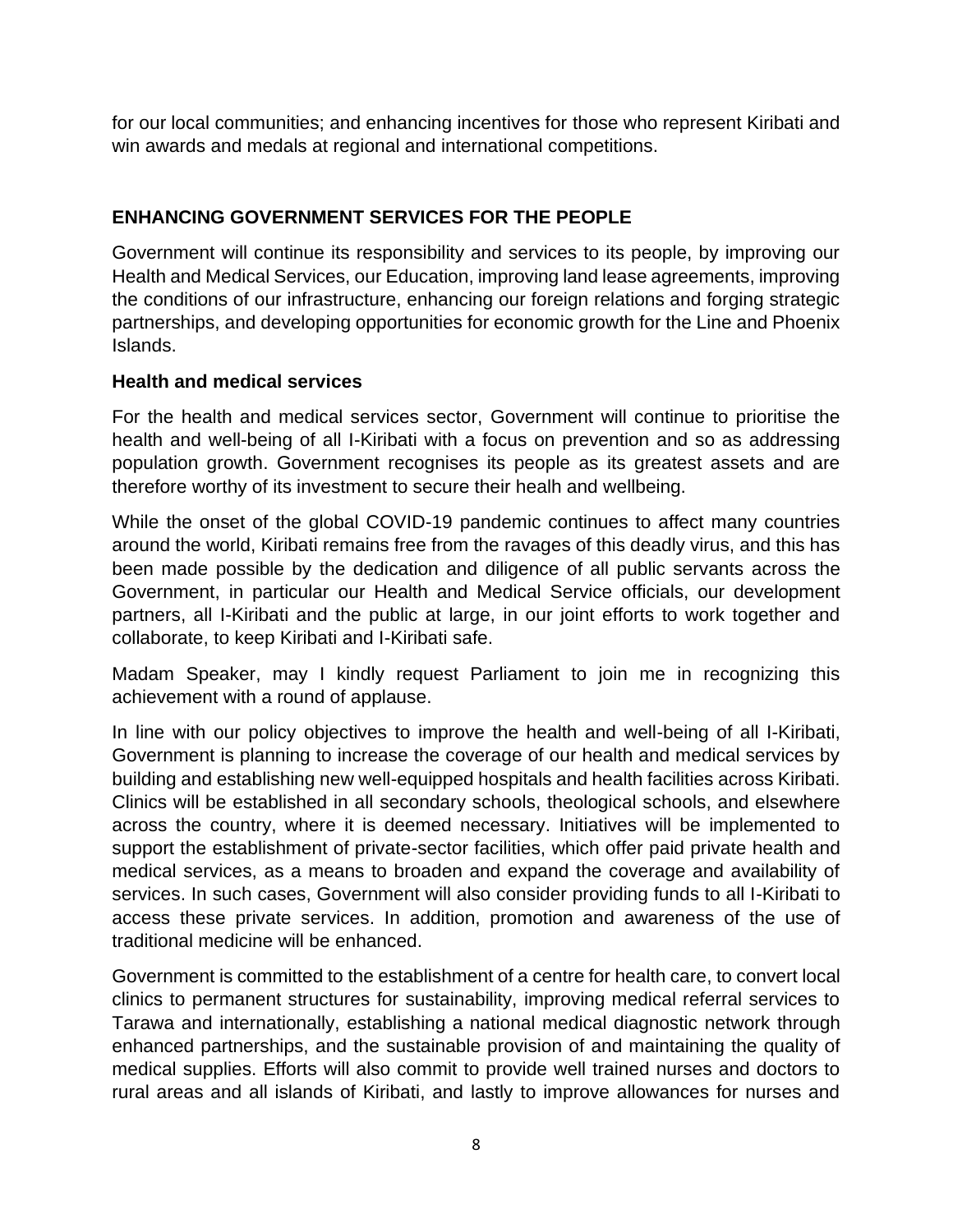doctors. There is also interest to encourage the establishment of private health insurance products and programmes that can assist in addressing citizens health needs.

## **Education**

Education is very important as it is the foundation of development for the people of Kiribati. It is on this basis that the Government will not only commit to the academic stream of education but will also commit to the development and promotion of vocational skills. The Government is willing to provide incentives to high achieving students from the secondary level to tertiary level through awards such as medals, financial prizes as well as scholarships for placement in world class universities. Another incentive to promote education is the abolition of school fees for all school children, including form 7's in line with the Government manifesto. There will also be support to enroll students in vocational training institutes as well as the provision of meals and transport.

To enhance and promote the research capability and accessibility of schools, free internet will be provided to Junior Secondary Schools and Senior Secondary Schools. Students will be provided with Student ID Cards to access discounts for particular services.

The Government will also establish computer labs for those Junior Secondary Schools and Senior Secondary Schools who are currently without such facilities. Funds will be granted for the construction of additional Government junior secondary schools and fences for all schools. The necessary preparatory measures for building a university in Kiribati will be initiated. This is a new move and incentive to promote and enhance education in Kiribati.

In order to support and improve the quality of teaching and the value of education for children educated in Church-owned schools, the Government is willing to instigate certified and university-graduate teachers as education officers in these schools as well as to oversee and improve the awards and allowances for all teachers.

## **Land-lease and buildings (infrastructure)**

The Government acknowledges that there are some I-Kiribati who are constantly unable to farm and tend to their lands and therefore denied the benefits that are due as a result of their land being leased. The Government is committed to double the lease rates for Tarawa and the outer islands. This prospect includes those lands which are used to accommodate Church and village maneabas, Churches, public soccer fields, water reservations and to provide special assistance and consideration to those living on South Tarawa and Betio.

Noting the limited number of houses to accommodate public servants, the Government has agreed to construct houses and provide schemes to address limited housing.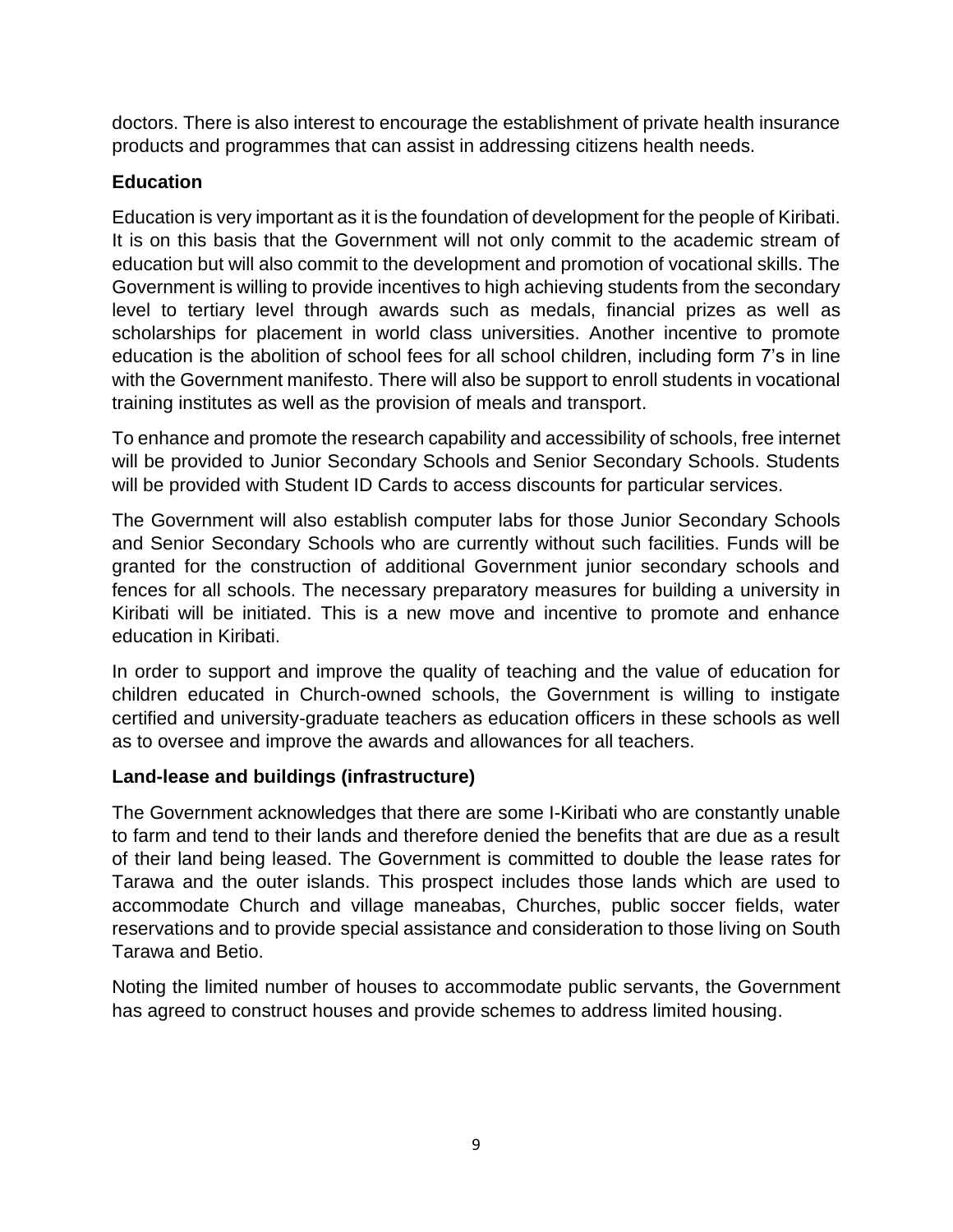## **Training and Employment**

Government will continue to improve its tertiary institutions to provide relevant technical and vocational education and training so that our locals can attain skills that are in high demand in both the local and overseas markets.

Government has a desire to roll out these courses on outer islands in the near future. Government will also explore new or increase existing employment opportunities abroad and to provide appropriate loan schemes to support utilisation of labour mobility schemes particularly the Pacific Access Category in New Zealand and potential workers under recognized schemes.

## **Foreign relations and strategic partnerships**

Regardless of our remoteness and isolation from the rest of the world at large, it is vital that Kiribati continues to engage and maintain good relations with partners both at the regional and international levels. Noting our geographical disadvantage as well as the hindrance derived from our natural environment, maintaining cooperation with our partners is one of the keys to our development.

May I also take this opportunity to present special acknowledgment and appreciation to our partners and international organizations for their willingness to support our I-Kiribati nationals who are stranded due to COVID-19 travel restrictions. And also for the support and effort afforded for the repatriation of our nationals from their respective countries. Thank you.

Noting the importance of engaging effectively with the world and its potential benefits the Government will take necessary measures to strengthen its existing diplomatic ties and forge new partnerships. One of the steps will be to increase the diplomatic presence of Kiribati through the establishment of consulates and embassies.

## **Line and Phoenix Islands**

With regards to the Line and Phoenix Islands, the Government through its Motinnano will strive to establish Christmas Island as the centre for businesses and the hub for commercial activity. This initiative will be another option to increase the national income, and at the same time create employment for our youth to offset the rising population and unemployment rate in the country. Those who are already living and leasing lands on Christmas Island will be paying a flat amount of \$1000 only with no additional charges and lease payments.